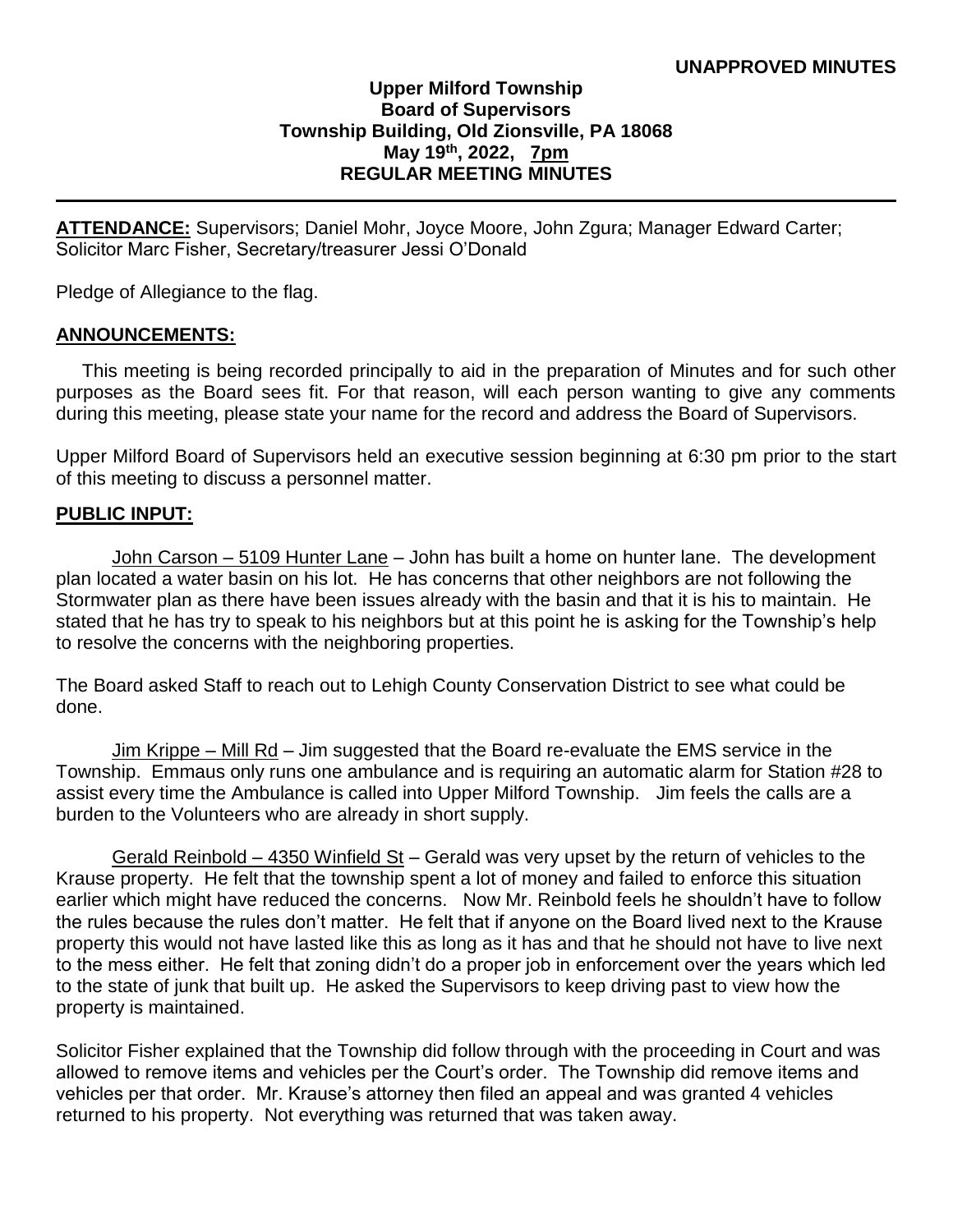The Supervisors all agreed that they are monitoring the situation.

# **ACCEPTANCE OF MINUTES:**

Approval of May 5<sup>th</sup>, 2022 regular meeting minutes.

**MOTION:** Supervisor Moore made a motion to approve the minutes as presented. Supervisor Zgura seconded the motion. Hearing no questions or comments, all were in favor, motion carried.

# **APPROVAL OF PAYMENT OF BILLS:**

## **GENERAL FUND:**

PLGIT XXXX7096 - Check No's. **21252 to 21277** in the amount of **\$22,808.17**

#### **STREET LIGHT FUND:**

PLGIT XXXX7125 - Check No's. **1378** in the amount of **\$2,201.81**

## **FIRE HYDRANT FUND:**

PLGIT XXXX7154 - Check No's. **1009** in the amount of **\$2,335.91**

# **NEW TRIPOLI BANK CHECKING:**

ACH PAYMENT **05-2022** in the amount of **\$38,380.54**

## **ACKNOWLEDGEMENT OF BANK TRANSFERS:**

Transfer No's 2022-026 through 2022-030

**MOTION:** Supervisor Moore made a motion to pay the bills as read and acknowledge the bank transfers. Supervisor Zgura seconded the motion. Hearing no questions or comments, all were in favor, motion carried.

## **SOLICITOR'S REPORT:** No Report

## **OLD BUSINESS:**

1.) Discussion of Citizen Fire Company Request – Letter Dated April 18th, 2022

There was a discussion with the Board of Supervisors, Bryan Hamscher; President of Citizens Fire Company and Karl Fegley; Chief of Citizens Fire Company in regard to the letter requesting disbursement of funds from the Fire Company Capital Reserve account. The Fire Company had sent the Audit Reports requested during the prior discussion. Supervisors Moore and Zgura expressed concerns over paying off of the Command Vehicle through the Cap Reserve Funds. It was discussed that most would be in favor of Paying off the loans for the SCBA's and Unit 2812. Supervisors noted that the Township has already paid a fair amount toward this truck through the Cap Reserve Account and are concerned about what is next and not having money to help pay for Radios and the next truck that may be needed. Supervisor Zgura stated that he understands these bills weren't created by the volunteers that are in charge now, however he would like to understand the Fire Company's Plan to move forward financially. Bryan Hamscher stated that the with the savings of not having to pay the loan payments each month he intends the company to save those funds toward the next vehicle purchase. That vehicle will replace two vehicles in the fleet, which will reduce repair and maintenance expenses. Mr. Hamscher felt they were losing money since the Cap Reserve Account interest is less than what the loan interest is. Jim Krippe asked if the Township could use the ARPA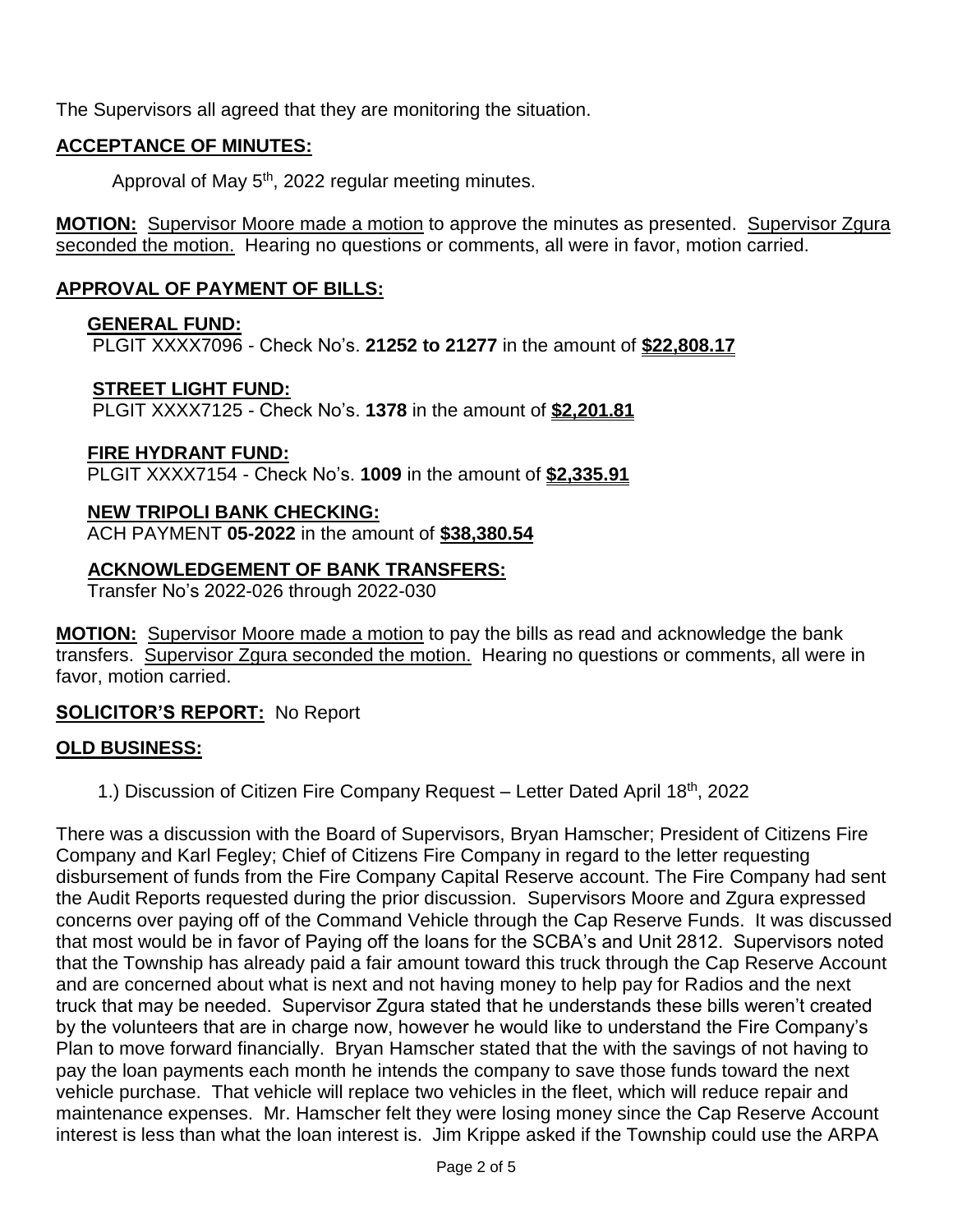money to allow a no interest loan to the Fire Company for the Command vehicle which would save the company money on the interest which is 2.49% on that loan. Solicitor Fisher stated he will look into the legality of a loan to the Fire Company from those funds. The topic was tabled until an answer could be gained about the loan and the request could have a full answer. Karl Fegley reminded everyone that if what was decided was anything other than what was included in the letter than the Fire Company would have to approve agreement at their next meeting which would agin change the numbers. It was suggested that this all be discussed at their next meeting and new amounts along with creditor information be gathered so at the June 2<sup>nd</sup> Board of Supervisors meeting this could be discussed again.

**MOTION:** Supervisor Moore made a motion to table the discussion for the Citizen's Fire Company Request until the remaining information is gathered and the loan questions is answered. Supervisor Zgura seconded the motion. Hearing no further questions or comments, all were in favor, motion carried.

# **NEW BUSINESS:**

1.) Zoom and Hall rental Discussion

There was a discussion on the continuance of Zoom broadcasting for meetings and hall rentals. It was decided that the Hall would not be rented any longer except for the continuance of Township groups to hold meetings. Phil Casey suggested broadcasting it to YouTube. The Board was also in favor of continuing the Zoom broadcasting and directed staff to look into better sound equipment.

**MOTION:** Supervisor Zgura made a motion to discontinue the rental of the Township Auditorium and continue with holding meetings in the Auditorium along with continuing the Zoom broadcasting. Supervisor Moore seconded the motion. Hearing no questions or comments, all were in favor, motion carried.

 2.) Request to purchase vehicle lift a. Memo from Manager Carter

Memo from Manager Carter: To assist Public Work's with the maintenance and repair of the township fleet of vehicles, public works has researched different types of vehicles lift's for the shop. After careful consideration for usability and safety, they have determined that an 18,000lbs 4-post lift would be the best option to use in the shop. Public Works has received a quote from Rotary Lift for the purchase and installation of the SM18, 4-Post Surface Lift with a Capacity of 18,000 lbs for \$24,228.42. This pricing is from the NASPO Value Point Equipment Quote offered thru the State Contract# 4400017611.

There was a brief discussion about the type of lift and how long a lift has been discussed by Public Works. Phil Casey asked about the Type of lift and suggested another type due to working around the posts. This type of lift was decided on due to length and weight of trucks needing to be put on it. This was thought to be safer for the mechanic.

**MOTION:** Supervisor Moore made a motion to approve the purchase of the vehicle lift for \$24,228.42 on State contract #4400017611 as outlined in Manager Carter's memo dated May, 17<sup>th</sup>, 2022.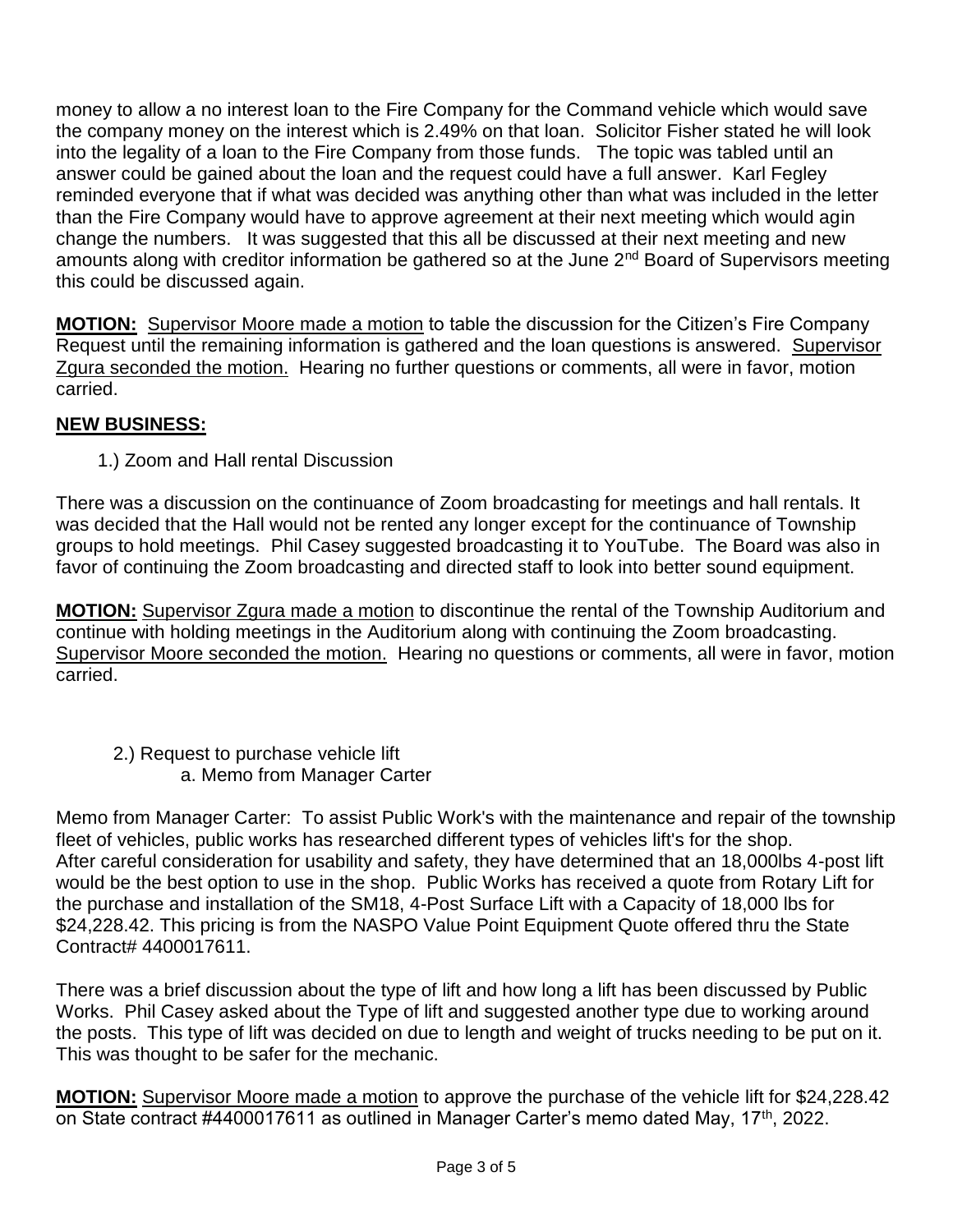Supervisor Zgura seconded the motion. Hearing no questions or comments, all were in favor, motion carried.

# **DEP MODULES / SEWAGE PLANNING:** - None

# **PLANNING COMMISSION – OLD BUSINESS:** - None

## **PLANNING COMMISSION – NEW BUSINESS:** None

#### **SUBDIVISIONS – IMPROVEMENTS:**

1.) Fields at Indian Creek Time Extension – Until July 21st, 2023 a. Letter from Richard Koze

Please accept this request for a 365 day time extension for the Improvements Agreement for the Indian Creek Major Subdivision Phase 1 to allow time to complete the necessary improvements. Kay Builders will ensure that Irrevocable Letter of Credit No. 1350000660205 with People's Security Bank and Trust will be extended to a date beyond the new expiration date of the Improvements Agreement.

**MOTION:** Supervisor Moore made a motion to approve the Time Extension for the Fields at Indian Creek Phase 1 as requested in Richard Koze's letter dated May 4<sup>th</sup>, 2022 until July 21<sup>st</sup>, 2023. Supervisor Zgura seconded the motion. Hearing no questions or comments, all were in favor, motion carried.

## **CORRESPONDENCE:** None

**OTHER ISSUES:** - None

## **REPORTS:**

Emergency Services Committee Report: No Report

Township Emergency Management Coordinator: N/A

Emergency Services Call Report: Report on Website

Fire Companies: Chief Fegley of Station #28 reported that he just learned today of the ability to give a report to the Supervisors during the meetings. He would like to report the station has run 88 calls this year to date, which is 23 more than last year at this time. The subscription mailer will be going out soon. The station earns approximately \$40,000 from that mailer which has under a 40% return rate. They have \$5.00 drawings, hoagie sales each month. They are hoping to find a way to reach the new residents of the Township to express and educate that the fire service is volunteer in Upper Milford Township. They did take a webinar of Fundraising earlier in the week and are looking into some of the ideas presented. They are also still recruiting volunteers.

Emmaus Library: No Report

Recreation Commission: No Report

Township Manager: Bud Carter – No Report